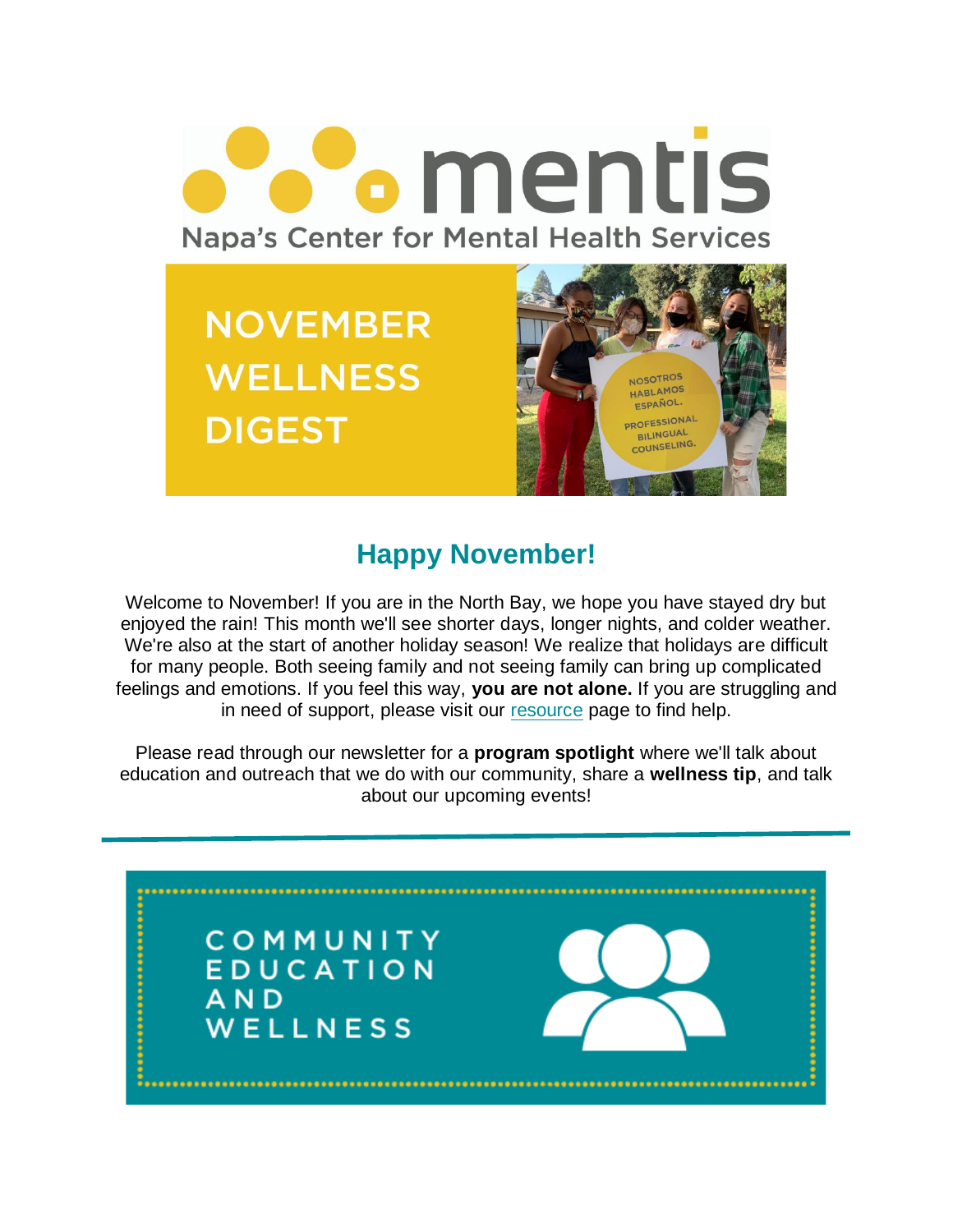## **About Community Education and Wellness**

We are committed to improving the mental health and wellness of our community by sharing our knowledge as well as bringing in experts to share their knowledge. Mentis offers learning opportunities with local professionals, mental health experts and parenting gurus; as well as youth-led panel presentations that give human-centered insight into the lives of our young people. Because when we know better, we do better, individually, and collectively.

Learn more about community education and wellness by following us on [social media.](https://www.instagram.com/mentisnapa/) We'll be sharing examples of community outreach and education throughout this month!

Thanks to supporters like you, Mentis is able to share knowledge and expertise with our community! Last month, Prevention Specialists Nyah and Yarely attended a Halloween themed resource fair at Napa Valley College. They were able to share information about mental health resources and substance use and give out wellness kits! Thank you for your support of our community, Nyah and Yarely!





Holidays can be difficult for a number of reasons! One strategy that may help you cope this holiday season is to host or attend a gathering with friends. If you aren't able to spend holidays with family, spending time with friends can remind us that we're not alone, we have a support system, and that we are part of a community. If you will be seeing family, spending time with friends can allow us the chance to celebrate a holiday in a way that's more in line with our expectations and that we're more comfortable with.